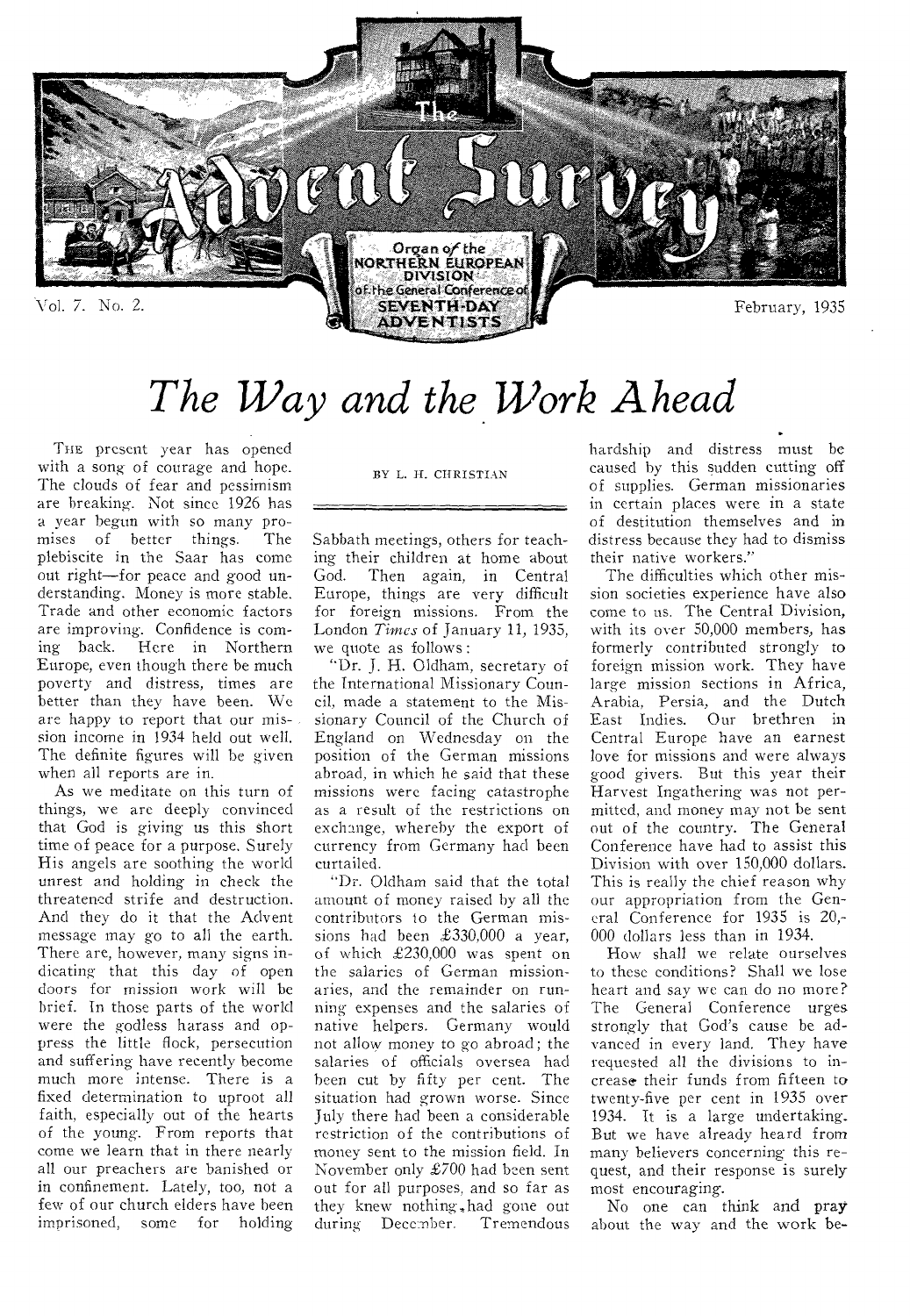fore us in this crisis hour and not feel deeply impressed with the need of personal help from God. The way will grow harder year by year. There is persecution and suffering ahead, not in one country, but in many. But if the way is hard, the end of the road will be glorious, for it leads right up to the city of God. Even now we are not left alone. The Lord will not forsake His struggling remnant church. Then, too, the grand thing

is that in the midst of these troublous hours, God's work will prosper. More precious souls will be saved and deeper holiness will be experienced by the truly converted. All through this year we must talk faith and courage. We must plan and pray and hope for more bounteous blessings. We must try for larger sacrifices, and undertake still greater and more heroic missionary exploits for the Lord.

### ) I *Sabbath-Keepers as " Signs Notes from a sermon by W. A. Spicer*

In the, prophecy of Isaiah 8 :16- 18 is the commission to restore the sign of the living God in the time when God's disciples are waiting and looking for Christ's coming. Verse eighteen tells us that the believers who receive the signs or seal of the living God will themselves be "for signs and wonders from the Lord of hosts."

It was in 1847 that our pioneers saw the light on the sealing work of Revelation seven. In 1848 Joseph Bates wrote his tract, *A Seal of the Living God.* In this he referred to the fact that already, in that early day, the Sabbath was a sign distinguishing the commandment-keepers.

-Recently a stranger was inquiring for the home of one of our members. "I don't know the man you name," said an old resident. "But this man keeps the seventh day as the Sabbath," said the inquirer. "Oh, why didn't you say so in the first place," said the old resident. "Everybody knows him. Go on two miles and inquire for the man who keeps Saturday for Sunday, and any one will tell you where he lives."

So, in all the world, the Sabbath makes our people a sign. Among other illustrations of this from various lands are :

*Fiji Islands.—The* heathen call us the "clean church." The Sabbath truth does lead to putting away alcohol, tobacco, and swine's flesh, and the living of a clean life.

*Solomon Islands.—They* call us, "The very clean church." In Isaiah  $62:11$ ,  $12$  it is said of those waiting for Christ's coming, "They

shall call them, The holy people." One of the primary meanings of this Hebrew word "holy" is "clean." And in far lands the very heathen call our people "The clean people."

*Malaita* (New Hebrides).—The savages call ours "the true mission.'

*Honan Province* (C e n t r a l China).—We are known as "The true doctrine church."

*Jugoslavia.—"Twice-born* people."

*Argentine* (South America).— "A people not of this world."

*Transylvania* (Rumanian side). —By a name meaning "converted" or "changed."

*Liberia-* (West Africa).—Brother Noltze told us that the heathen have named our interior outpost,<br>"Lii-wa," meaning, "Place of "Lii-wa," meaning, "Place of washing of hearts."

So also the individual believers are signs:

*Spain* (Colporteur).—"T here goes the Signs of the Times."

*Cuba* (Colporteur).—"The man of the Coming King."

*United States.—An* active coloured negro sister is called, "The Walking Fourth Commandment." The sister says she hopes she may be "The walking ten commandments."

*Ozark Mountains, Missouri, U.S.A.* (Colporteur).—"There goes the Third Angel's Messenger."

*S.E. Europe.—A* colporteur far from the railway explained that he<br>kept the Sabbath. The wife kept the Sabbath. dropped the bpok, ran to the back door, and called to her husband in the garden : "Come in; here is the angel (the messenger) of Revelation fourteen." He found about ten keeping the Sabath.

*Philippine Islands.—A* brother who moved to a new region in order to win souls soon had a Sabbath-school of fifty. The people gave him a name meaning "Contagious."

In Malachi 3 :10, 12 the Lord promises to make His people a sign to the world if they are faithful in tithes and offerings. "All nations shall call you blessed."

The speaker told how faithfulness in tithe had led other churches to advertise the Bible plan among their people. In clays of depression our brethren have kept our missions going when many others have had to retreat. An official of one church said : "Because you are a tithe-paying people, you are the people to take over these mission stations which we are compelled to abandon."

So in many nations people are calling us blessed on account of the tithe as Malachi 3 :12 foretold.

In their lives of Christian helpfulness, too, our believers are a sign : "The glory of the church is in the piety of its members; for there is the secret of Christ's power."—Mrs. *E. G. White, "Review and Herald," March 24, 1891.* 

An old lady at an Australian sanitarium said : "What can I do to become one of you? I want to die a Seventh-Day Adventist. You are all so happy and kind." She died a Seventh-Day Adventist.

So, over the earth, believers are signs to the world that the receiving of the Sabbath by faith is the receiving of the sign of creative power. And the power of the new life in Christ is truly manifested to the world, and the world expects this message to do this work of transforming.

In an African film exhibited in Australia, showing the little known dwarf people of Central Africa, one picture of the dirty savage people was entitled : "Waiting for the Seventh-Day Adventists to come and clean them up."

God has given us the truth that does the work, and the Advent people in all the world are set forth as "signs" of what the grace of God can do.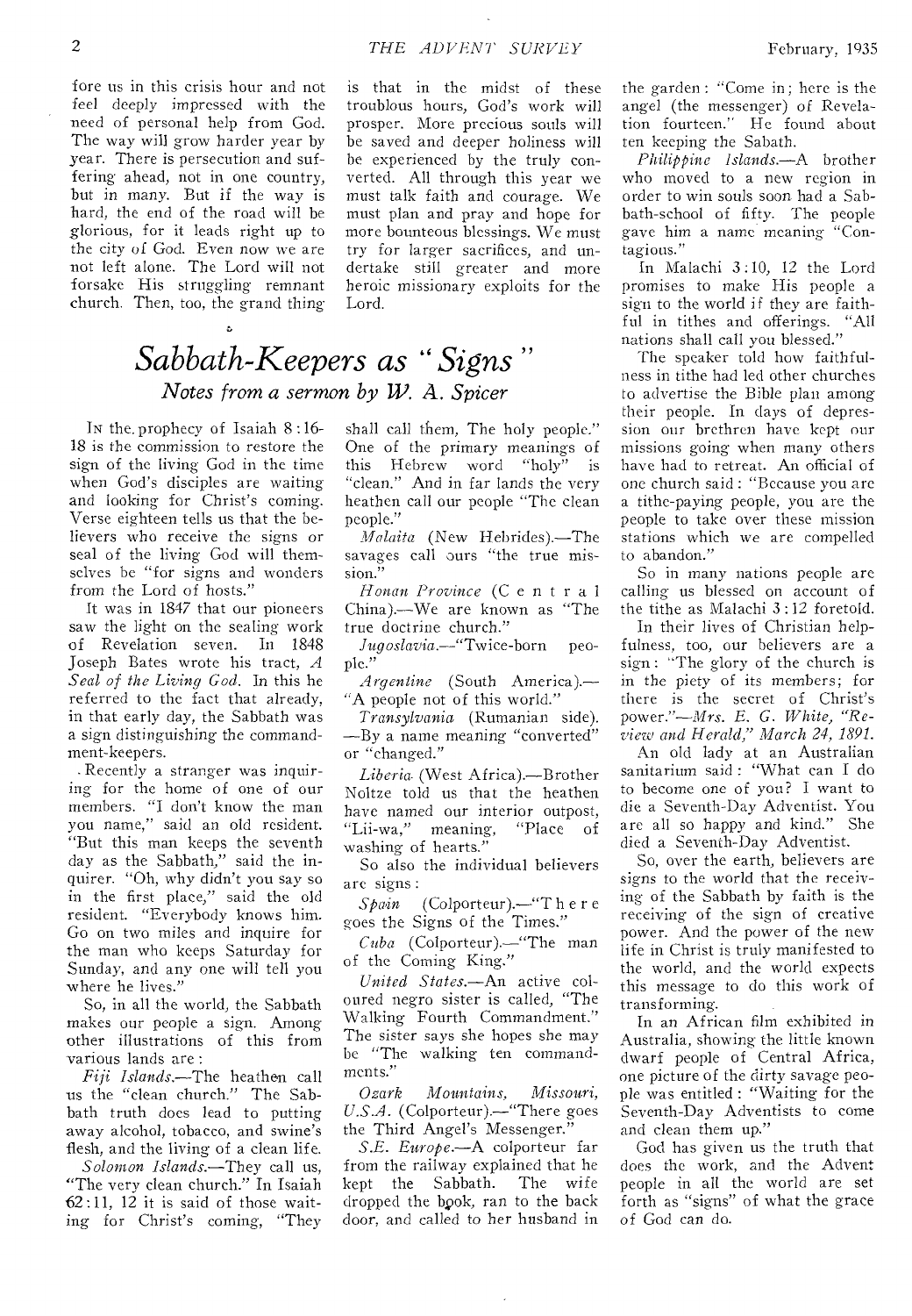## *The Winter Council Held at Poznan, Poland, December 9-14, 1934*

THE Winter Council of the Division Committee was held in Poznan, Poland, December 9th to 14th. Due to the fact that only recently we held a Summer Council at which there was a large representation from the field and many inspirational and general problems were discussed, it was thought best to have a limited delegation attend the council this year and that we should conclude its work in a shorter time than usual. Those in attendance were :

*From the Division:* L. H. Christian, E. D. Dick, Chr. Pedersen, J. J. Strahle, C. V. Anderson, P. Knudsen, and Miss A. Schmidt. *British Union:* W. E. Read and A. S. Maxwell.

*West Nordic Union:* L. Muderspach and A. C. Christensen.

*East Nordic Union:* G. A. Lindsay and G. E. Nord.

*Baltic Union:* H. L. Rudy and E. Ney.

*Polish Union:* T. T. Babienco, W. Czembor, W. Dzik, J. Gomola, L. Kulak, P. Englert, A. Kruk, K. Schafer.

From the missions it was a pleasure to welcome W. McClements of the Nigerian Union, K. Noltze of the Sierra Leone Union, W. W. Armstrong of the East African Union, and G. Gudmundsen of the Ethiopian Union.

We were particularly fortunate in having with us again Elder W. A. Spicer, of the General Conference, whose inspiring messages during the devotional hours did so much to make the meeting a success.

While the council was not marked for number in attendance or length, yet it was altogether an important council, for apart from the regular business which must be transacted at a winter council many plans were adopted of a very far-reaching nature, which will greatly affect the future work of the Division.

#### THE DEVOTIONAL MEETINGS

No part of the council has so much to do with its success as the

#### BY E. D. DICK

devotional meetings. Each morning Elder Spicer brought a message of cheer and courage which not only helped in the immediate problems of the council, but will go with the workers in their future service.

In responding to the welcome of the chairman in the opening meeting Elder Spicer told of the progress of our world-wide work. In the span of his own memory our work had grown from a very small group of believers in one country till at the close of 1933 we had 7,640 churches with a membership of 384,151. During the past year 40,952 new members had been accepted to our truth. From its birth in insignificance scarcely a generation ago our work has grown until the truths of the third angel's message are proclaimed in 295 countries and islands by 22,254 evangelists and institutional labourers, in 504 languages. No single sign is of greater evidence that the hand of God is in our movement and His coming at hand than the extension and growth of our work in these few years.

Tn the four devotional hours of the council Elder Spicer gave practical and inspiring studies on "The contagiousness of either a good or evil spirit." "Witnessing for the truth," "Finishing the work of God." and "Getting on with one another." These will long be remembered by all who were privileged to hear these good messages.

#### REPORTS

The secretary in reporting on the work of the Division showed that our membership at the close of 1933 stood at 29,986, which due to the fact that we lost a large number of members through the transfer of Tanganyika to a sister Division at the close of 1932, represented only a small gain of 463 for the year's working.

The 3,292 accessions by baptism

and vote for 1933 were not so large as in 1932, though the number compares quite favourably with previous averages. The record for the home and mission fields for the past four years is as follows : 1929 1930 1931 1932 1933

| Home Fields<br>Missions |  | 1929 1930 1931 1932 1933<br>1748 1826 2048 2530 2194<br>1096 876 1179 1065 1098 |  |  |
|-------------------------|--|---------------------------------------------------------------------------------|--|--|
| Totals                  |  | 2844 2702 3227 3595 3292                                                        |  |  |

Another feature of interest was the present evangelical force in the fields of the Division. The report showed that we have a working force (not counting institutional workers, but including colporteurs) of 1,064. These are giving service and are found in the fields as given below .

|                                      | Ord.           |             | Lic. Min.Other        |                |      |     |
|--------------------------------------|----------------|-------------|-----------------------|----------------|------|-----|
| Home Flds.                           | min.           | min.        | cre.                  | wk. Col. Total |      |     |
| Baltic Un.                           | 22             | 7           | 21                    | 10             | 45   | 105 |
| British Un.                          | 36             | 18          | 36                    | 11             | 80   | 181 |
| Polish Un.                           | 15             | 10          | 16                    | 10             | 49   | 100 |
| E. Nordic Un. 17                     |                | 11          | 27                    | 13             | 68   | 136 |
| W. Nordic Un.24                      |                | 12          | 7                     | 8              | 62   | 113 |
|                                      |                |             |                       | $_{\rm Total}$ |      | 635 |
|                                      |                |             |                       |                |      |     |
|                                      |                |             | Foreign Native        |                |      |     |
| Mission Fields                       |                |             | workers workers Total |                |      |     |
| Ethiopian Union*                     |                |             | 16                    | 49             |      | 65  |
| E. African Union                     |                |             | 17                    | 178            |      | 195 |
| Upper Nile Union                     |                |             |                       | 12             |      | 17  |
| Nigerian Union                       |                |             | 59532                 | 82             |      | 91  |
| Sierra Leone Union                   |                |             |                       | 25             |      | 30  |
| Gold Coast Union<br>French Cameroons |                |             |                       | 24<br>2        |      | 27  |
|                                      |                |             |                       |                |      | 4   |
|                                      |                |             |                       | Total          |      | 429 |
| Total                                | Home Fields    |             |                       |                | 635  |     |
| Total                                | Mission Fields |             |                       |                | 429  |     |
|                                      |                |             |                       |                |      |     |
|                                      |                | Grand Total |                       |                | 1064 |     |

\*Including one under appointment

The reports rendered by the presidents of the Unions and the departmental secretaries of the Division were among the chief items of general interest. Since these will appear in the SURVEY as separate articles later, no attempt is made to present them here.

One evening of the council was most profitably spent in listening to the four missionaries present tell of the work of their Unions. It was indeed a pleasure to have this representation of our missions present, and all were encouraged by their good reports.

#### EXPRESSION OF GRATITUDE

Because of the manifest blessings of God in caring for and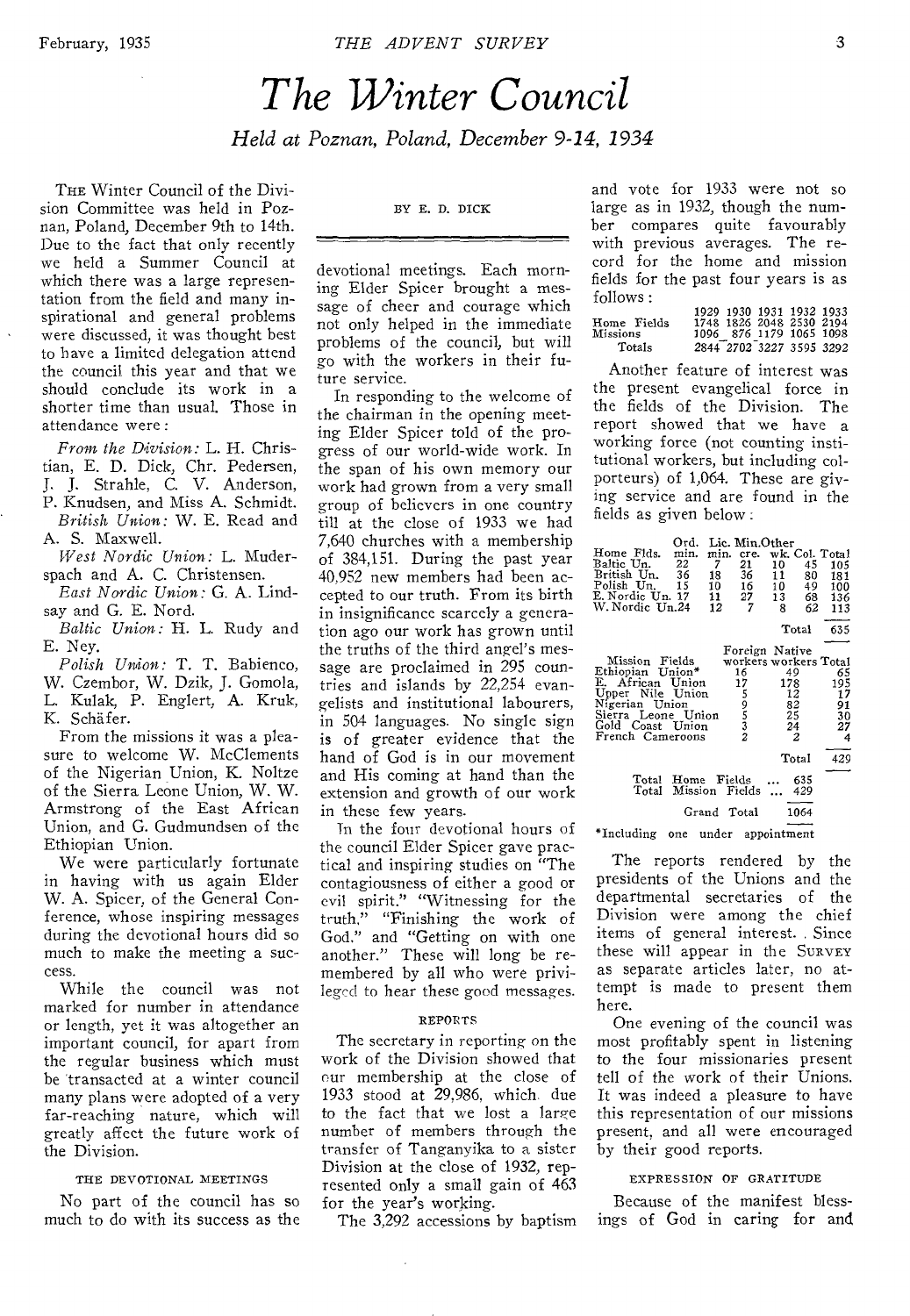prospering His work throughout the Division, the council was constrained to adopt the following resolution on Gratitude :

WHEREAS our heavenly Father during the past year has greatly blessed in leading and caring for our workers and believers, at home and in the mission fields, so that each department of the cause has prospered in extending the last message of sal-vation and bringing into the church fold during the year nineteen thirty

three 3,292 souls, therefore *Resolved,* That we hereby express to God our sincerest gratitude for all His mercies and loving care, and renew our love, loyalty, and consecration to Him for the speedy finishing of His work in the earth.

#### GREETINGS TO BELIEVERS

One of the themes which brought great cheer to the council was the report rendered by the Home Missionary Secretary. This showed that we had exceeded our Division Harvest Ingathering Goal of \$102,400 by \$895 at the time of the council. All felt that this was an excellent achievement and that the credit for this good work was due largely to the devotion and persistence of our loyal constituency and conference leadership. For these and other reasons the council felt to send their heartiest greetings to our believers as is recorded elsewhere in this issue.

#### THE BUSINESS OF THE COUNCIL

Early in the council study was given to the needs of more definite and more extensive efforts on behalf of our young people. It is recognized that the young people are not only the most precious heritage of the church but also if rightly trained the greatest assets in extending the Gospel in the home and mission fields. Definite steps were taken, therefore, to provide for the strengthening of this phase of our work in plans and leadership. The following actions bearing on this were voted :

#### A CALL TO THE CHURCH TO EVAN-GELIZE AND TRAIN OUR OWN YOUTH FOR SERVICE

The most responsive and fruitful evangelistic field in all the wide world is that of our own young people in our own churches and in our own homes. These youth comprise the greatest asset of the church —at once the source of greatest en-couragement and strength, if won for Christ, and the cause of greatest discouragement and weakness if left to drift into the world and be lost.

"The church is languishing for the help of young men who will bear a courageous testimony, who will with their ardent zeal stir up the sluggish energies of God's own people and so increase the power of the church in

the *world."---"Messages," page 25.*  "There is no class that can do so much good as young men and women who are consecrated to Christ. The youth, if right, could sway a mighty influence. Preachers or laymen ad-vanced in years cannot have onehalf the influence upon the young that the youth devoted to God can have upon their own associates."— *Id., page 204.* 

The times are urgent. Everywhere sinister influences are profoundly affecting the economic, social, and spiritual life of people in every land, disintegrating the home, submerging the sacred rights of conscience, and destroying in the individual his sense of responsibility to God and to his fellow-men. All of which is abundant evidence that we are in that phase of earth's experience when the "final movements will be rapid ones," involving the race in collapse and ruin. That which is to be done by and for the church with its youth must be done without delay. Therefore :

*Resolved,* That 1. We call upon every Seventh-Day Adventist parent. Missionary Volunteer member, and minister throughout our Division, to arouse in this time of peril and "work as for life" by personal and public appeal to win to Christ the uncon-verted youth connected with the families of the church and to confirm all our youth in the Advent faith, for we believe that by this united effort under God and through the power of His Spirit, the church<br>at this time is to be stirred with a mighty movement for youth and by youth.

2. We urge our pastors and evangelists throughout our Division where evangelistic work is being done, to enlist and train our eager, consecrated youth who are to be found everywhere, in the art *of* personal soul-winning and in the art of *giving*  Bible readings and conducting cottage and evangelistic meetings, and thus make ready in this "crisis at the end" an army of Advent youth who shall march with us to finish the work of God in all the world in this our own generation,

3. We ask our pastors and evangelists everywhere to foster and use the Young People's Missionary Volunteer Society as an organization around which to build the missionary endeavour of the youth, so that when the evangelistic effort of the worker is finished, or the worker is moved to another place, the young people's society shall be prepared to carry on without interruntion the missionary work it has begun.

4. We recommend, that all our

churches in counsel with their conference or mission leaders hold special evangelistic meetings for young people, planning carefully so that systematic effort shall be made to seek out those young people who are in special need of spiritual help.

#### YOUTHS' CONGRESSES, 1935

WHEREAS the urgency of the times demands that we make extraordinary efforts in behalf of our youth, to enlarge their vision of God's purpose for them, to enlist and train them for soul-winning service for other youth, and for those not of our faith, and

WHEREAS the Youths' Congresses and Camps which have been held during recent years have demonstrated a practical and effective way to rally and bind our youth in fellowship in this Advent movement, and energize

them for active service, *We Recommend:* 1. That we approve of the plans several Unions have laid for holding Youths' Congresses during 1935, and further,

2. That we urge every field to give study to the advisability of holding a conference for youth at an early date.

3. That we request the General Conference to send us good help to assist in these meetings.

#### YOUNG PEOPLE'S CENSUS

*Resolved,* That in harmony with the General Conference action, the Northern European Division take a census of its young people up to the age of twenty-five years, this census to be in the hands of the Division M.V. Secretary by April 1, 1935.

#### DEPARTMENT LEADERSHIP AND MIS-SIONARY VOLUNTEER CONVENTION

WHEREAS the Home Missionary and Missionary Volunteer departments aim to arouse the latent energies of the church to action, and train them for soul-winning service, and the success of their work in the churches depends upon proper leadership, involving departmental secretaries, conference workers, and local leaders, and

WHEREAS in the education of the church for this service there is need of a well-informed leadership and uniformity of plans, it was

*Voted,* 1. That week-end conventions be carried on in the churches with the obiect of instructing our members in the way of soul-winning.

2. Further, that as far as possible Church Missionary Leaders' Institutes be held yearly.

3. That time be given to the study of departmental interests at Confer-

ence Workers' Institutes. 4. That beginning with the present school year a course of study involving church organization, specially stressing departmental activities, be given to all prospective graduates in training schools, instruction to be given twice a week, during the last term before graduation.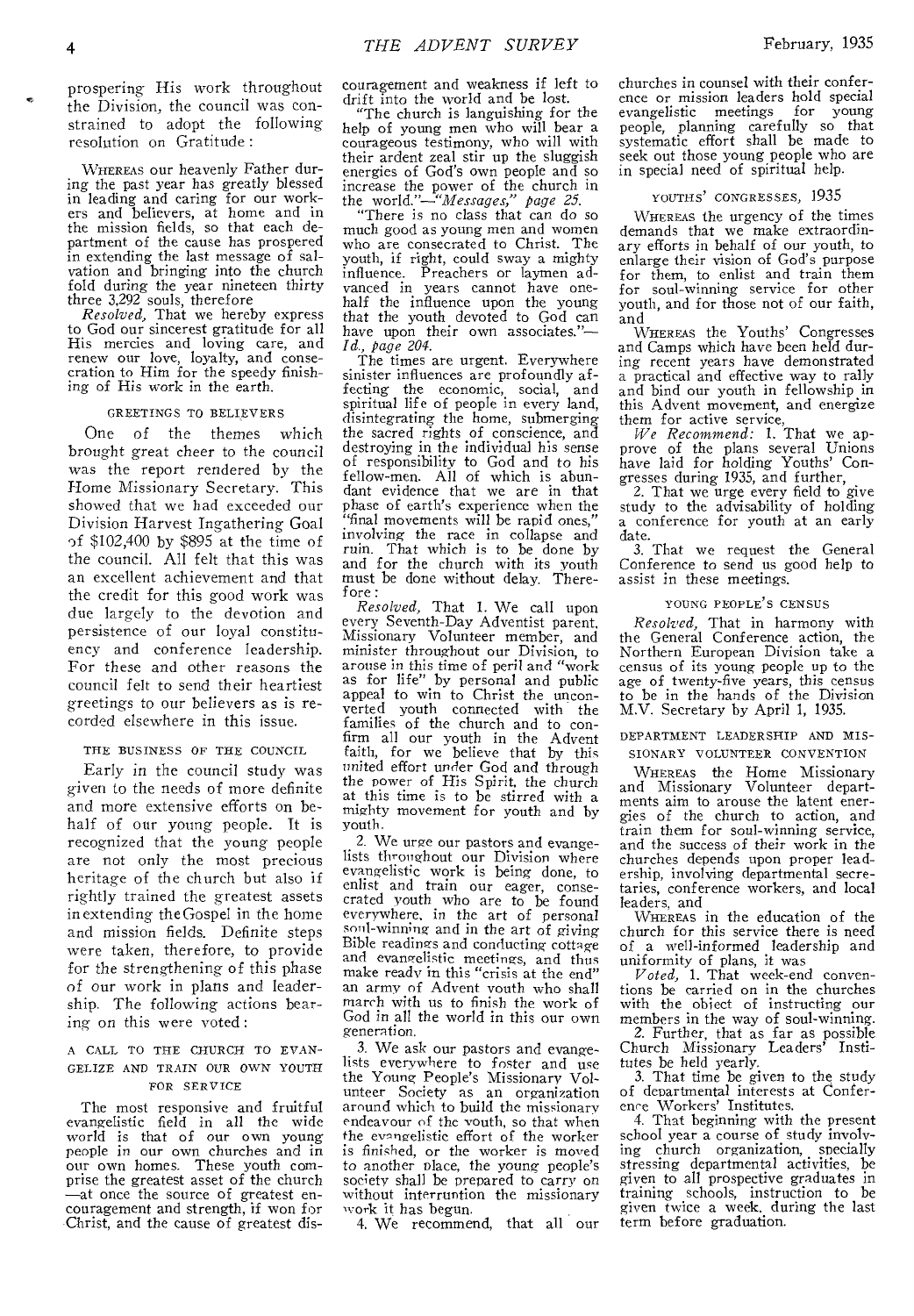5. That a Northern European Division Secretaries' Council be held during the summer of 1935, it being understood that all Union and local Conference Home Missionary and Missionary Volunteer secretaries be invited to attend, the time and place of the convention to be determined later.

It is recognized that the largest results in character formation are determined by the early home life of the child and that there is great need of *giving* to the churchmembers some definite counsel along that line. A discussion of these needs led to the adoption of the following resolution :

#### REVIVAL OF HOME IDEALS

WHEREAS most of the problems confronting the church may be solved by a revival of true godliness in the

homes of our people,<br>We *Recommend*, a. That the ques-<br>tions of the home and child training be given the consideration they rightfully deserve in the ministry of all our workers, and that our ministers preach a number of sermons each year on home religion, home influence, and the training of children.

b. That meetings in the interest of the home be held during the time of each annual convocation.

c. That these plans be fostered by the Home Missionary Department.

#### EDUCATIONAL

The work of our schools is closely related to the interests of our young people. Careful study of our educational needs leads one to realize that for the sake of the larger interests of our young people as well as for the work in the home and mission lands this phase of our work in the Division needs to be greatly strengthened. At the Summer Council certain guiding policies were adopted. With a view to giving effect to these plans the following resolutions dealing with educational work were voted :

#### INCREASING THE ATTENDANCE IN OUR SCHOOLS

WHEREAS our schools are ordained of God to be cities of refuge where the tempted and tried youth may find shelter from the special attacks which the enemy of souls is waging against them, and

WHEREAS each year we are losing many of our youth to the world who might have been saved to the truth and service of God had they been privileged to attend our schools, and

WHEREAS the work of awakening our churchmembers and young people on the dangers of the times, and God's plan for the youth rests largely upon the workers in the churches, *We Recommend,* 1. That in their pastoral duties, both private and public, our workers be encouraged to bring before our people frequently the benefit of Christian education.

That they be urged to make personal contact with every young person in the influence of our churches in an endeavour to persuade them to make definite decisions for Christ.

3. That they study with the youth and their parents to help devise ways and means whereby the largest possible number of youth may obtain a Christian education.

#### EDUCATIONAL FIELD LEADERSHIP, BOARDS OF MANAGERS, BOARD

#### MEETINGS

WHEREAS at our Summer Council plans were adopted looking forward to greatly strengthening our educational work,

*We Recommend,* 1. That Union and local conference committees give study to appointing an educational secretary to serve in the area of each<br>training school. Such worker should not be carrying full time institutional responsibility, but one who can be free to promote the interest of Christian education in the field.

2. That boards of management be appointed by the Union committees who, acting under their authority, can give guidance to the present work of the school, and also make provision for the future needs of these schools.

3. That in the formation of these boards of managers, in addition to the ex officio members of organizations, others who have special training and experience in or a burden for Christian education also be appointed on these boards.

4. That at least one meeting of the full board be held at the school each year at which meeting ample time is allowed for a thorough study of all the school problems. Other meetings should be held as frequently as the needs demand.

5. That each Union committee or board of managers shall appoint a local board for each school who shall be responsible for directing the policies of the school as may be outlined by the General Board of Man-<br>agers. The chairman of the general The chairman of the general board should be chairman of the local board.

6. That at the full meeting of the board the principal submit a written report in which a survey of the work of the entire school be reviewed as well as ways and means of strengthening the work of the school be outlined.

#### CONTINENTAL DEPARTMENT

WHEREAS there is a desire that our young people from the Continent receive training in advance of the work now offered in our schools in these countries, and

WHEREAS the English language is not only a world language, but is largely our denominational language nd opens to our workers a great field of information which without it is largely closed,

*We Recommend,* 1. That we endorse the plan as outlined by the Summer Council in Denmark, 1934, which provides for the establishing of a Continental Department at Newbold College, and

2. That in developing the plan the following be agreed upon :

a. That there be provided a special teacher on the Newbold staff who has a working knowledge of one or more Continental languages.

b. That the Division join with the board of managers of Newbold College in selecting a teacher to head this Department.

c. That there be offered special transitional courses of instruction in the college which will enable the students from the Continent to attend the regular classes of the school conducted in English at least by the second year of their attendance in the school.

d. That courses be so arranged which will enable the students, provided they are prepared for junior college work upon entrance, to graduate from a junior college course in two years and a summer school.

3. That in order to assist the British school to offer these conditions the Division appropriate to Newbold College an amount sufficient to meet the annual salary and necessary travel expenses of the head of the Continental Department.

4. That in view of this additional appropriation, Newbold College be asked to make a substantial reduction in their charges for students from our fields on the Continent, thus making it possible for students from these fields to avail themselves of this advanced training.

5. That the sending Union and local conferences be asked to give study to the possibility of meeting the fares of at least two of the graduates of each school to Newbold College each year in order that they may receive advanced training.

#### ADVANCED WORK IN OUR SCHOOLS

WHEREAS there is need not only for strengthening the work now offered in our schools, but also of giving work in advance of the present standard,

*We Recommend,* 1. That we endorse the plan adopted at the Summer Council looking forward to the British school offering the last two years of college, and for our schools on the Continent offering junior col-lege work, but counsel them not to undertake this advanced work until they provide adequately for their staff and equipment so as to enable them to maintain a higher standard in this advanced work.

2. That no school undertake to offer this advanced work without first counselling with and securing the consent of the Division.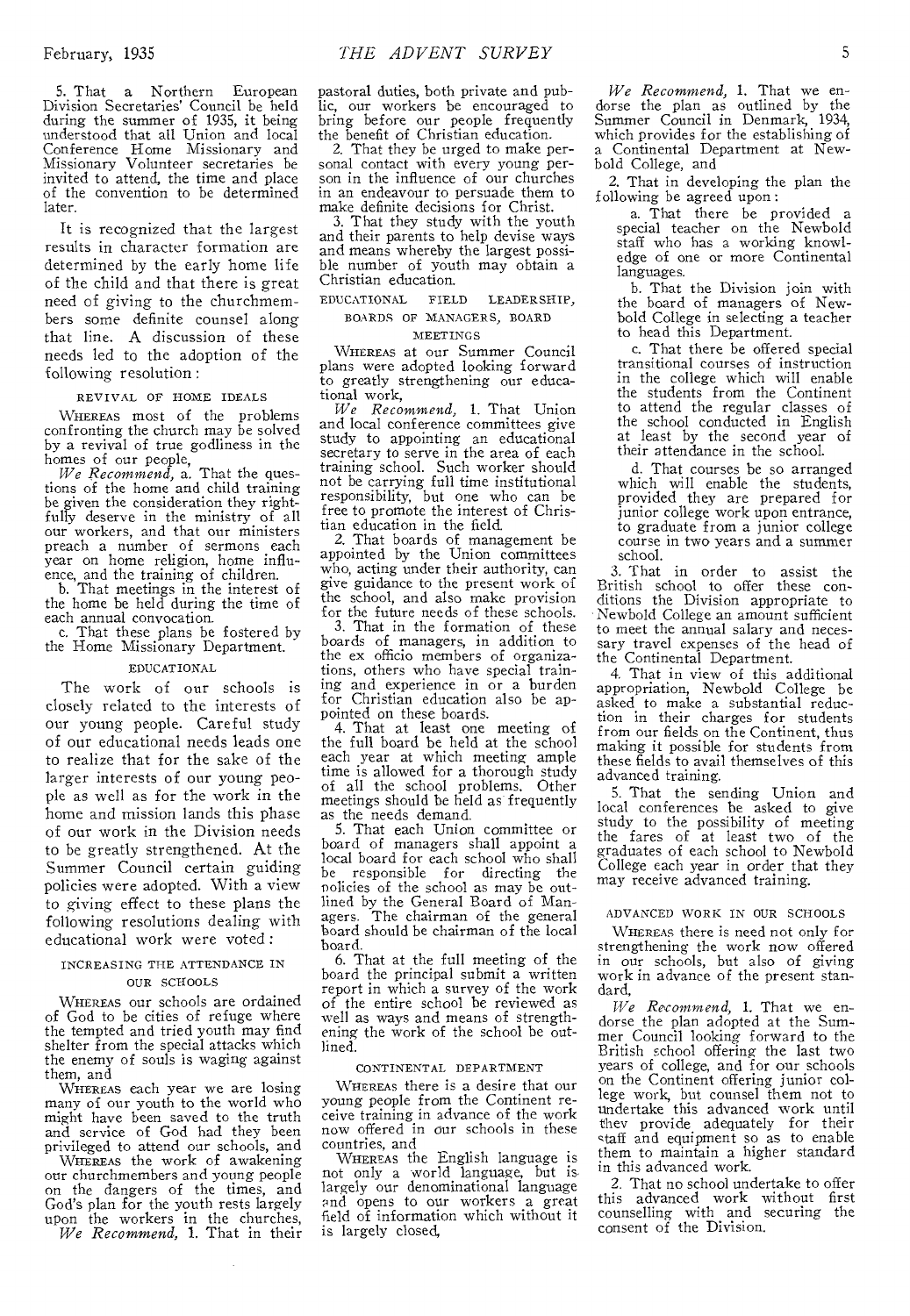#### OVER SEAS TRAINING ADVANCED **STUDENTS**

WHEREAS our fields are not now provided with educational leadership to enable them to begin advanced training as planned at the Summer Council, and

WHEREAS in looking forward to offering this advanced work it will be necessary for us to have our own young people who have had training and experience in our advanced schools,

*We Recommend,* That the Union and Division join in a plan of assisting certain young people of promise from each field to take further training in our advanced schools overseas.

#### PLANS FOR A SCHOOL IN ESTONIA

Estonia is the only country in the Division with a large constituency where we have no school. At present their young people attend our school at Riga which carries an Estonian Department, offering instruction in some of the main subjects of the curriculum. This, however, is not fully satisfactory. The depreciated currency in Estonia and the difficulty of transferring money from Estonia to Latvia is a further reason making it necessary to have a school in their own country. In response to a request for counsel from the Baltic Union it was voted to approve of the plan of establishing a school in Estonia as soon as money was in hand with which to finance the undertaking.

#### OUR LITERATURE MINISTRY

With a view to strengthening and extending the work of our publishing department the following actions were taken :

#### ACOUAINTING CHURCHMEMBERS WITH OUR LITERATURE

In order to obtain the greatest success with our literature work it is imperative that the whole church support the literature programme. It was therefore

*Voted,* a. That a special effort be put forth by our publishing houses to acquaint our constituency with our literature and the work of the Publishing Department.

b. That the publishing houses and the conferences join in providing a literature display at all Union ses-sions and annual conferences.

c. That selected lists of our books and periodicals be published in our church papers.

d. That articles on the experiences of people accepting the truth through reading our literature be published in these papers.

#### COLPORTEURS FOR SELLING LOW-PRICED LITERATURE

WHEREAS the sale of our low-priced literature is an excellent means of giving the message, and affords a training for those who may later take up the sale of our larger books or magazines, it was

*Voted,* a. That the sale of our lowpriced literature be encouraged and given special attention.

b. That the sale of our low-priced literature be featured in a strong way at the Union and local conference meetings.

c. That the field missionary secretary in each field join with the home missionary secretary in holding conventions in the churches, taking with them literature for sale, and conducting field days in connection with each convention held.

d. That those showing aptitude for the sale of low-priced literature be encouraged to devote their whole time to this line of endeavour with a view to entering the work as permanent regular colporteurs.

#### FIELD MISSIONARY SECRETARIES'

#### COUNCIL.

WHEREAS experience has proved that it brings increased efficiency and greater progress into our book work when the local field missionary secretaries of this branch of our work are occasionally called together for mutual counsel, and

RECOGNIZING that the conditions facing our book work to-day require stronger leadership than in former years, it was

*Voted,* a. That our Unions be encouraged to call together the field missionary secretaries for a joint council with the conference presidents to study publishing problems.

b. That whenever possible a representative of the Division attend these Union publishing councils.

#### LITERATURE SALES GOAL FOR 1935

Believing that the interests in the spread of our literature is stimulated by having a sales objective a Literature Sales Goal for the Division was set at \$270,000 for 1935 and apportioned to the fields as follows :

| Baltic Union       | \$18.000.00 |
|--------------------|-------------|
| British Union      | 101,000.00  |
| East Nordic Union  | 54,000.00   |
| West Nordic Union  | 80.000.00   |
| Polish Union       | 11,500.00   |
| East African Union | 1,000.00    |
| Nigerian Union     | 2,000.00    |
| Ethiopian Union    | 750.00      |
| Gold Coast Union   | 750.00      |
| Sierra Leone Union | 500.00      |
| Upper Nile Union   | 500.00      |

\$270,000.00

#### OUR MISSIONS

While the major actions of the council this year dealt with problems affecting the home fields most directly, study was given to particular problems of some of the mission fields. Among these the following were the most important.

#### TRANSFER OF EAST AFRICAN HEAD-QUARTERS

Nakuru was chosen as the headquarters of the East African Union Mission when its territory included Tanganyika, Uganda, and Kenya. At that time the work in Kenya was largely concentrated in the Kavirondo area. Now that Tanganyika and Uganda are no longer a part of the East African Union and the work in Kenya has been extended to the central and coastal areas it has seemed that Nairobi, the capital of the colony, would be a much better location for Union head-quarters. In response to a request for counsel in this matter it was

*Voted,* That we record our approval of the removal of the East African head-quarters from Nakuru to Nairobi. It is understood that the East African Union will bear all expenses in connection with the re-moval out of the proceeds from the sale of the property at Nakuru.

#### SUPERVISION—ERITREA MISSION

Study was given to the need of providing more definite supervision for our work in Eritrea, and the suggestion was brought to the council that G. Gudmundsen of the Ethiopian Union locate in Khartoum, and while opening work in the Anglo-Egyptian Sudan, supervise our work in Eritrea and also devote some time to evangelistic work in Northern Ethiopia, and it was

*Voted,* That the council approve of these plans, leaving it to the home committee to work out the details of this arrangement.

#### PLAN FOR ADVANCE MOVE IN SUDAN

While we have long anticipated the advance of the message in the great unentered sections of Africa, we have been able to make but few advance moves into new areas in recent years. In the hope of securing large donations for the opening up of our work in new fields, it was

*Voted,* That we open the way in our Union papers for appeals for new work in the unentered sections of Africa, holding as an objective for 1935 the entering of the Anglo-Egyptian Sudan.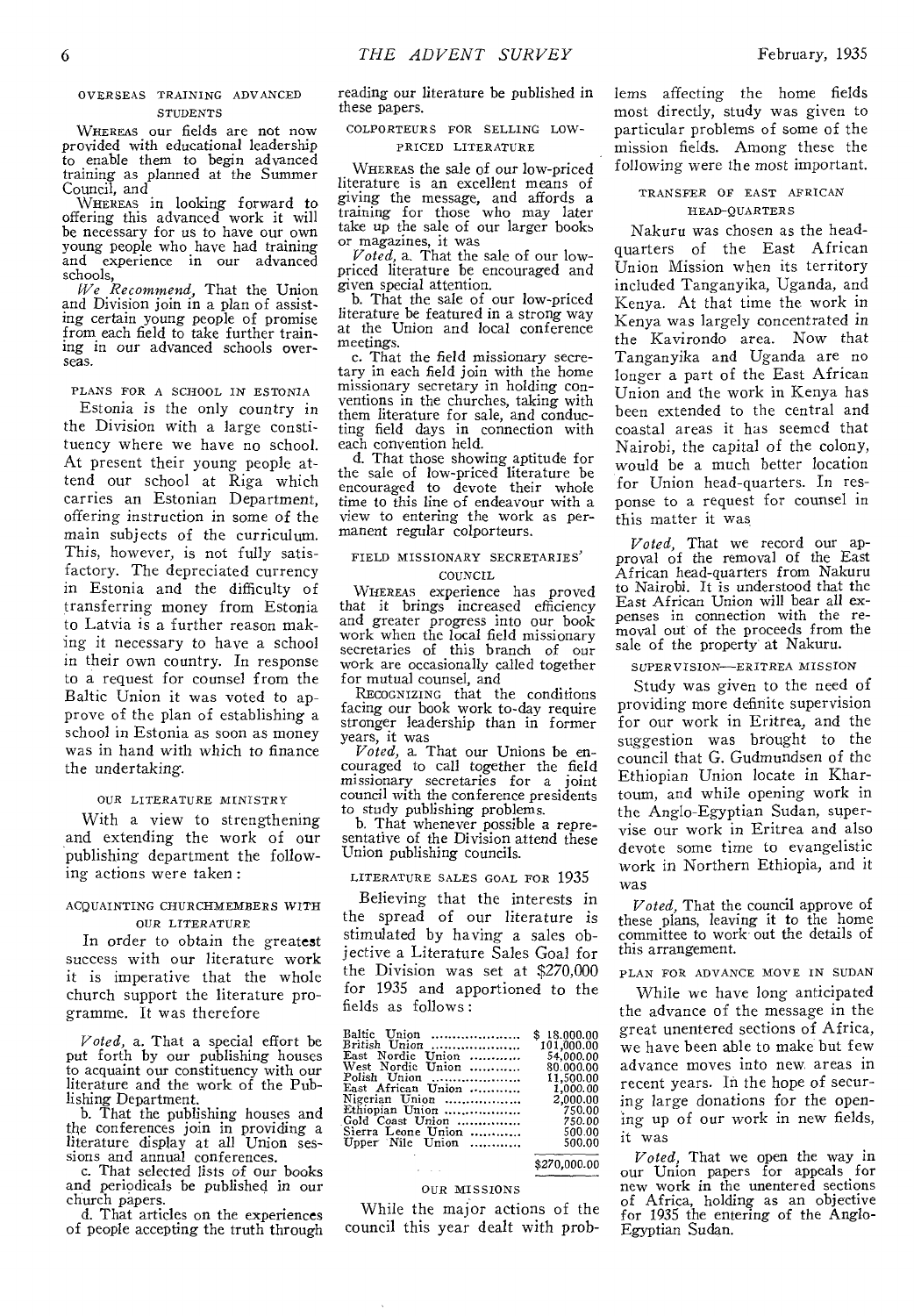#### RELOCATION OF HEAD-QUARTERS-NORTH LIBERIA MISSION

In view of the great isolation of our Liiwa Mission in North Liberia, and the definite advantage which would be derived in having the head-quarters of this field in a more accessible location, it was

*Voted,* That the European headquarters of this field be transferred to a new location, preferably near the terminus of the motor road some forty-five miles from Monrovia, and that the present station at Liiwa Mission be operated as a native station.

#### COLOURED EVANGELISM—WEST COAST

In view of the great needs for extending our work among the educated classes in the large cities on the West Coast of Africa, and the undoubted results which would follow if a more definite effort were made for these people, it was

*Voted,* That we appeal to the General Conference that they supply a tried, consecrated, well-balanced coloured evangelist for the cities of West Africa, asking them to provide his outfitting allowance, transportation expense, and salary for one year, it being understood that the Nigerian Union assume responsibility for his support thereafter.

#### OUR 1935 BUDGET

Perhaps no single item on a Winter Council agenda is of greater interest than the distribution of the budget for the following year. It this be true in former councils it was of even greater interest this year. The General Conference in their Autumn Council found it necessary to reduce their appropriations to all fields in 1935. As a result the appropriations to the Northern European Division for 1935 were reduced \$20,000.

The matter of our budget for 1935, therefore, was of grave concern. To some it seemed that a heavy reduction of appropriations to our missions was inevitable. All realized that to cut further would mean to retrench definitely, for our lines are now so thin and our workers so few that it would be quite impossible to reduce further and maintain our present work. As we faced the situation squarely the Union presidents took a most magnanimous attitude toward our missions and accepted a reduction of from six to thirteen per cent in their appropriations, rather than see the mission budgets further reduced.

All available resources were gathered together in an effort to balance the budget but we found we were short just £3,000. From the Autumn Council there went forth an appeal to all Divisions to endeavour to increase their income fifteen to twenty-five per cent in 1935 over 1934. In the hope that we can increase the income of the<br>Division  $\text{\pounds}3.000$  during 1935 Division  $\text{\pounds}3,000$  during through appeals and plans later outlined, this budget was adopted. This means that the income of the Division must be increased by this amount this year in order to come out even. With a view to securing this added income the following actions were adopted :

#### WEEK OF SACRIFICE APPEAL AND GOAL

IN VIEW of the urgency of greatly increasing our income to meet the demands of growing work, and the possibility of attaining this if all our workers and laity will join in sacrificial giving, it was

*Voted,* 1. That we earnestly appeal to all employees in all organizations of our field to contribute one week's salary toward the Week of Sacrifice.

2. That we appeal to all our members throughout the churches to make this a self-denial week for the very urgent needs of our missions, and that we hold as an objective not less than a day's income for each member.

3. That the goal for the Division be fixed at £2,800.

#### TITHE SABBATH

REALIZING the rich blessings which come to the people of God through bringing into His treasury a faithful tithe, and in view of the large income which some fields have enjoyed as the result of educational instruction

on tithe-paying, the following was *Voted,* 1. That the fields adopt the plan of a Tithe Sabbath on which day the duties, benefits, and blessings of faithful tithe-paying be studied in the churches.

2. That we request the Unions to give study to the practicability of adopting a tithe pledge card as is being used in other parts of the world field.

#### SABBATH-SCHOOL GOAL, 1935

*Voted,* That the Sabbath-school goal for 1935 for each Union be the amount they have raised in the Sabbath-school offerings in 1934 plus fifteen per cent.

### INDIVIDUAL SABBATH-SCHOOL

OFFERINGS GOAL

*Voted,* That we appeal to all our workers to increase their weekly Sabbath-school offerings twenty-five per cent and to our churchmembers in the British Union and Continental Unions ld. and 10 ore (or equivalent) respectively during 1935.

#### THIRTEENTH SABBATH OFFERING

#### PLAN

BELIEVING that our people of this field might be constrained to give more liberally in the Sabbath-school if they were better informed of the conditions and needs of our missions, and in view of the fact that Thirteenth Sabbath Missions Readings, as now followed, deal with our missions approximately every two years, it was

*Voted,* 1. That we adopt the plan of having the Sabbath-School Missions Reading for one quarter of each year devoted to the interest of our

own mission fields. 2. That the Thirteenth Sabbath Offering for this quarter go toward the support of our missions.

3. That we assign the second quarter (later changed to third quarter) of 1935 for this purpose, and

4. That in fields which print their own *Missions Quarterly* at least one reading in every issue be devoted to the interests of the missions of this Division in which an appeal is made to our people for greater liberality.

#### HARVEST INGATHERING OVERFLOW

*Voted,* That for 1935 each Union be allowed to retain all Harvest Ingathering receipts over and above the amount they have raised in 1934.

#### MISSIONS EXTENSION FUND OR BIG WEEK

One of the plans which through the years has brought great blessings to our work is the Missions Extension or Big Week effort. Many special interests have been provided for our missions as the result of this plan which otherwise could not have been cared for. This year the goal for the Division has been set at  $\pounds2,100$  and the following objectives have been selected to receive help from this effort this year :

| Health book for Ethiopia  £100     |      |
|------------------------------------|------|
| House for Uganda                   | 300  |
| House for Liberia                  | 250  |
| School building—Cameroons          | 300  |
| Church and school building—        |      |
| South-East Nigeria                 | 200  |
| Training School—Gold Coast         | 100  |
| Colporteur work, Finmark           | -40  |
| Initial expense for new literature | -60  |
| East African Union-Head-quarters   |      |
| Coast Mission                      | 165  |
| Educational work—Estonia           | - 75 |
| Polish School                      | 100  |
| Newbold College                    | 100  |
| Danish School                      | 100  |
| Come Back 10 per cent              | 210  |
|                                    |      |

#### £2,100

The goal for this effort was assigned for each field in shillings as follows :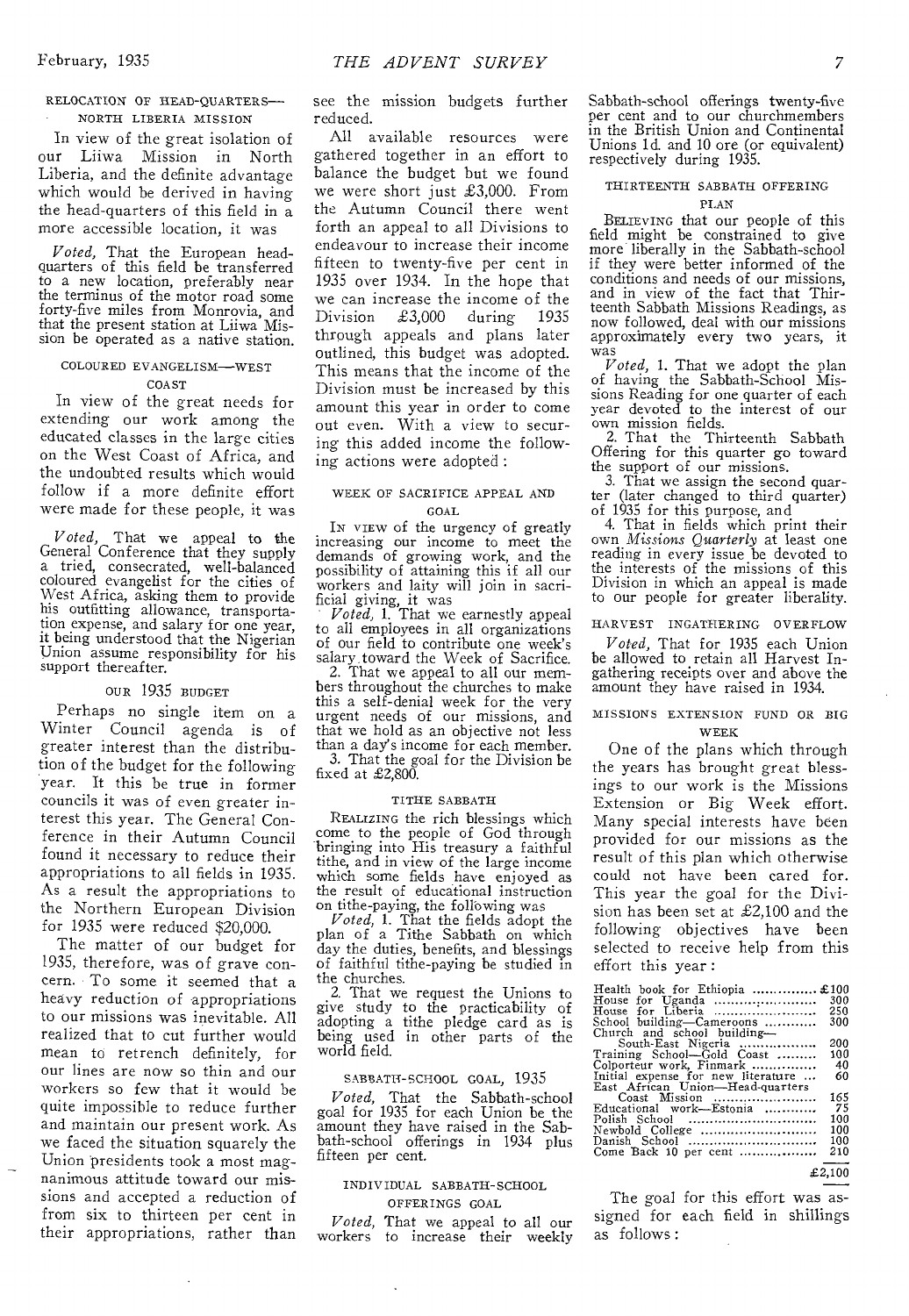| Baltic Union<br>British Union  11,000<br>Polish Union<br>East Nordic Union<br>West Nordic Union<br>East African Union<br>Ethiopian Union<br>Gold Coast Union<br>Nigerian Union<br>Sierra Leone Union<br>Upper Nile Union<br>Northern Cameroons | - 7.000<br>2,500<br>7.600<br>10.500<br>300<br>200<br>160<br>320<br>200<br>200<br>20 |
|------------------------------------------------------------------------------------------------------------------------------------------------------------------------------------------------------------------------------------------------|-------------------------------------------------------------------------------------|
| Sh. 40,000                                                                                                                                                                                                                                     |                                                                                     |

It is hoped that the accumulated overflow from each field will more than make up the difference between anticipated income of £2,100 and the assigned goals of  $£2,000.$ 

Other goals were agreed upon for the fields. These are :

| Week of Sacrifice Goal: 56,000 Shillings |  |            |
|------------------------------------------|--|------------|
|                                          |  |            |
| British Union                            |  | 15.500     |
| Polish Union                             |  | 3,000      |
| East Nordic Union                        |  | 12,000     |
| West Nordic Union                        |  | 14.000     |
| East African Union                       |  | 2,500      |
| Ethiopian Union                          |  | 1.500      |
| Nigerian Union                           |  | 1,100      |
| Gold Coast Union                         |  | 600        |
| Sierra Leone Union                       |  | 750        |
| French Cameroons                         |  | 150        |
| Upper Nile Union                         |  | 400        |
|                                          |  |            |
|                                          |  | Sh. 57,000 |

| Young People's Goal: 8,000 Shillings<br>British Union Sh. 3,200 |  |                |
|-----------------------------------------------------------------|--|----------------|
|                                                                 |  |                |
|                                                                 |  |                |
|                                                                 |  |                |
| West Nordic Union                                               |  | 2.200          |
| Polish Union                                                    |  | - 600          |
|                                                                 |  | $C1$ $C0$ 0.00 |

#### Sh. 8,000

#### CHANGES IN DEPARTMENT LEADER SHIP

#### TREASURY DEPARTMENT

For the past fourteen years Chr. Pedersen has served as treasurer of the European Division and Northern European Division. During this time he has greatly endeared himself to his fellow-workers in the Division and in all the conference and institutional organizations with which he had to do. In response to an urgent call from the Skodsborg Sanitarium for him to act as business manager of their institution Brother Pedersen has accepted this new responsibility and will be leaving the Division when his successor arrives to take up the work. Early in the council consideration was given to filling the vacancy in the treasury department and it was voted that we ask the East Nordic Union to release E. R. Colson to join the Division as treasurer. Brother Colson has acted as business manager of the Swedish school for the past fourteen years.

MISSIONARY VOLUNTEER AND HOME MISSIONARY DEPARTMENTS

Careful study of our Young People's and Home Missionary work has led to the conclusion that there are yet large fields of possibilities open in these two lines of service. It was felt that much might be done throughout our churches if stronger leadership could be provided.

During the past two years C. V. Anderson has been carrying both departments in the Division. With a view to larger development in these departments, it is felt that we should provide a full-time leader for each department, and it was therefore

*Voted,* 1. That C. V. Anderson be released from the Home Missionary Department, and that he continue as secretary of the Missionary Volunteer Department.

2. That we request the British Union to secure the release of H. W. Lowe of the South England Conference to join the Division as Home<br>Missionary Secretary,

#### CONSERVING OUR MEMBERSHIP

While this action is listed late in the report it is by no means intended to minimize its importance. One factor concerning our work which should challenge the thought of every loyal leader and member alike is our losses through apostasy.

With a view to reducing our losses by apostasy and supplementing our other efforts to encourage our people to faithfulness to their obligations as churchmembers, it was

bath of each year special attention be given to the weaker members and those who may already have strayed from the fold, and that an organized *Voted,* a. That upon the last Sabeffort be put forth by pastors, elders, deacons, and all church officers to bring such to church and by warm and sympathetic welcome seek to reawaken their first love for the truth.

b. That where it seems advisable this special Sabbath be called "Good Shepherd Day."

SPECIAL DAYS 1936

Special days for 1936 were agreed upon as follows :

*Sabbath-School Rally* 

January 18th *Christian Home* 

February 1st *Missionary Volunteer Day* 

March 7th *Missionary Volunteer Week* 

March 7th to 14th

*Big Week Rally Day*  April 11th *Big Week Campaign*  April 11th to 18th *Week of Sacrifice*  May 6th to 12th *Educational Day*  June 6th *Medical Missionary Day*  July 4th *Harvest Ingathering Rally*  August 29th *Duration of H. I. Campaign.*  August 30th to October 10th *Colporteur Day*  November 7th

*Week of Prayer*  December 5th to 12th

It was understood that the Unions be given opportunity to change the date of the Educational Day if other plans in the field make the above day unsuitable.

Other actions of particular *interest* to the fields were taken.

#### SPECIAL OFFERING RUSSIAN RELIEF

Our offices continue to receive appeals from our brethren in Russia telling of their great needs. Through contacts which we have we know that these appeals repre-<br>sent real needs. The offering sent real needs. which was taken two years ago to help our people has been used to bring relief to a large number. We have received acknowledgement of the receipt of these funds with most grateful thanks.

With the February remittance our funds will be exhausted. The need of our brethren continues and in many cases is even greater. We should be able to give some substantial response to these pitiful appeals and have voted that an offering should be taken up early in the first quarter for the relief of our people in these distressed areas.

#### "MINISTRY" TO EVANGELICAL WORKER S

*Voted,* That we recommend to all the employing organizations within the Division that they supply the periodical *The Ministry* gratis to all their English speaking evangelical workers.

#### COMMITTEE MEETINGS AT ANNUAL CONFERENCES

*Voted,* That we recommend to the Unions that they pass on counsel to the local conferences that there be no committee meetings held during the devotional and Bible study hours of the annual conference.

INITIAL EXPENSE POLICY AMENDED

By action of the 1933 Winter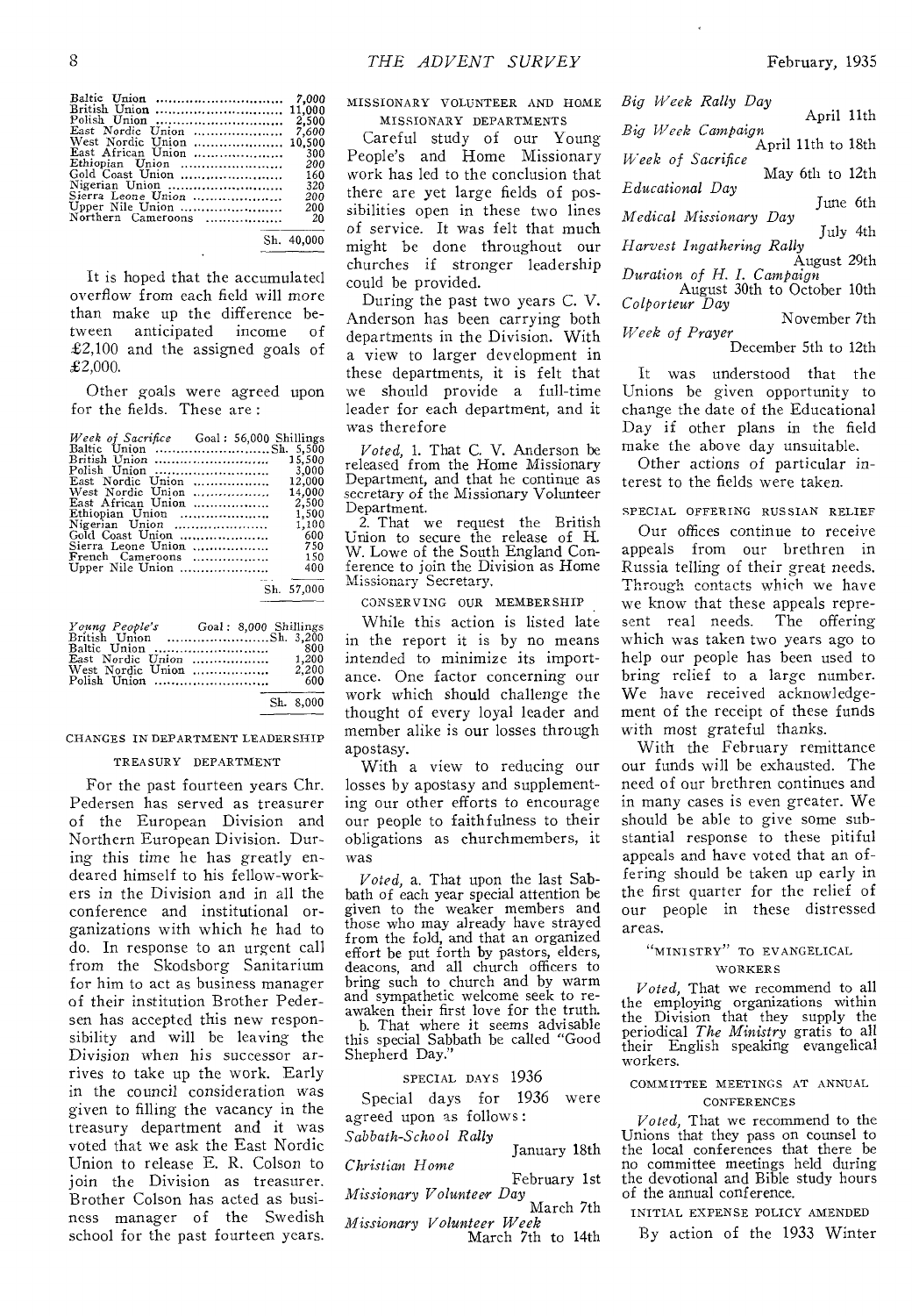Council the policy provided for assistance in meeting the initial expenses of literature published by our mission fields was not extended to books published for circulation by the colporteurs. A further study of this plan led to an amendment of this policy which reads as follows : "In case of literature for sale by colporteurs these provisions shall apply only to first editions."

## *Greetings to Believers*

THE brethren gathered in Winter Council at Poznan, Poland, desire to send greetings to their colabourers in the Unions, the conference and mission leader s, church elders and churchmembers in all fields of this Division.

As we have been together we have been greatly cheered by the reports of progress of our work in the world field as well as in our own Division. We rejoice to know that during 1933 we received into our church in all lands 40,952 new believers, thus bringing our world membership to 384,151. It brings us joy to know that during this time the truth has found entrance into twenty new countries and islands and is now being proclaimed in 504 languages.

The progress of the work in our own Division is likewise encouraging, for 3,292 new members were added to our ranks in our field during this time. Reports from the field for the current year are even better. While we thank God for this fruitage we also wish to express to you our appreciation for your loyal support and co-operation, for it is by you that these good results have been made possible.

Your love and loyalty as shown in the payment of tithes and sacrificial offerings have gone far toward supporting our force of labourers. The cheering news that we have attained our Harvest Ingathering goal reached us during the council. This is the first time in our experience we have secured our goal by the time of our Winter Council. This is indeed a splendid achievement. We know that this has meant much strenuous effort,

As we came to the close of the council all were led to feel that God had been present to guide in the deliberations. Although it was disappointing to some to have to return to their fields with reduced appropriations, it was most encouraging to see the spirit of courage and confidence in God's continued leadership. It is this spirit which brings success and final triumph.

many hours of patient toil on the part of conference leaders, church elders, and churchmembers—old and young. We know that it is only your love and loyalty to the message which has spurred you on to accomplish this good work. We are deeply grateful to each of you for your earnest efforts in behalf of this phase of the work of God and thank you sincerely for your service of love. We pray that God may richly reward you for your love, devotion, and service to Him.

We pray, too, that God will keep you faithful to Him. Before us lie many trials and difficulties. The enemy of souls will seek to crowd into our lives and rob us of our confidence in God, and our faith and love of the truth, and in one another. Our hope is in our love and trust in God. We need to pray much for ourselves that the enemy gain no advantage over us.

The enemy will also seek to thwart the interests of the truth. On every hand influences are being shaped to hinder and impede its progress. But the truth of God will triumph. God's purposes will be accomplished in the earth. We need to pray much for His cause. Remember the cause of truth in all lands at home and abroad. Remember especially those who are suffering persecution and banishment for the truth's sake. Pray for the leaders of the cause of God. Pray for one another.

May the grace of God do its perfect work in you and keep you faithful till the day of His appearing.

Your fellow-workers, NORTHERN EUROPEAN DIVISION COM-MITTEE in Winter Council, Poznan, Poland.

## *Advance ! By C. V. Anderson*

A HALF million Sabbath-keepers in the world to-day are praying, "Come, Lord Jesus, come quickly !" The prayers in five hundred and four tongues become one, and are sweet music in the ears of our God. He is anxious to answer prayer. What are we doing to help answer these prayers and make our faith in a soon-coming Saviour a reality?

Marvellous indeed, to say the least, is the providence of God which has led our cause during the recent years of world depression and distress. Almost every mission society has been compelled to retrench and recall missionaries. Not so with the Advent cause. To the praise of God we are happy to report that we have kept every post intact and made advance in soulwinning beyond any comparison with previous years. But God is

calling us on to greater endeavours. Our brethren assembled in Council last November in Battle Creek, Michigan, were confronted with the outpouring of God's Spirit and calls for help on every hand, making a strong appeal to advance by faith in spite of obstacles and shortage of funds.

One large field in Europe is forbidden by law to support its missionaries in its mission fields. The General Conference has therefore found it necessary to provide \$150,- 000 to support their missions during 1935. The appropriations to the world field for 1935 are a half million dollars larger than they were for 1934. These factors made it necessary to draw upon reserves which should be used for other purposes. This is all an act of faith in God and faith in a loyal people who are willing to support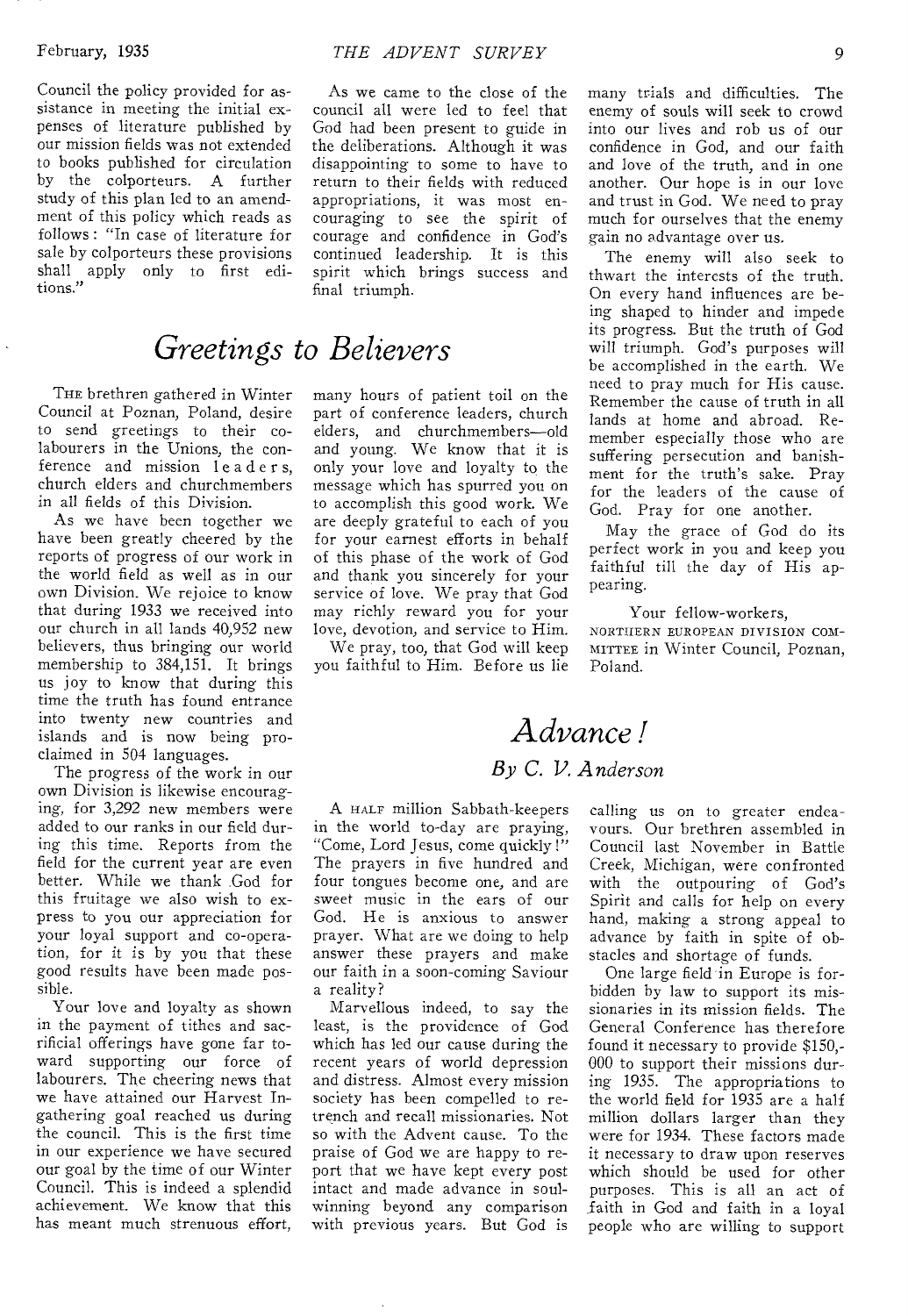this cause to the uttermost. The people of God will not disappoint the leaders, I am sure.

The. Northern European Division Committee gathered in Council in Poland in December, 1934, were confronted with perplexing questions of finance. Our appropriation from the General Conference for 1935 is \$20,000 less than last year. Where should we turn? Everyone said the missions must not have less, therefore the presidents of the home Unions returned to their fields with many requests ungranted. In spite of these limitations, our brethren planned for stronger evangelism. Every one felt that more souls should be won in the home fields. Evangelists and laymen are asked to join forces in a supreme effort to win more souls. Men's hearts are waxing callous because of the cares of this world. It will take united prayer and co-operation with the Spirit of God to win some. It would seem as though the Spirit of God were gradually but surely being withdrawn from the earth. What we do must needs be done quickly. Let us therefore arise and build.

Nigeria has been pleading and planning for an Adventist girls' school for several years. Last year the young people of several Unions of our Division gathered funds for such a school to be established. You will be happy to know that definite plans are on foot to begin this school during this year. And how necessary it is ! The girls and women of Nigeria have no education. They neither read nor write. Their knowledge of domestic training, child welfare, hygiene, and sanitation has been received from their heathen ancestors who are steeped in evil practices unworthy of beings created in the image of God. From this group our boys, who are being educated to become our ministers and teachers, must choose their wives. It is said that "the hand that rocks the cradle rules the world." If that is so of Nigeria, truly we should thank God that our Adventist girls there will soon be lifted out of dirt and ignorance into Christian cleanliness and enlightenment.

North of Uganda and west of Ethiopia lies a vast stretch of

country known as the Anglo-Egyptian Sudan. Within that great territory live over 5,500,000 people, the majority of whom have never heard the name of Christ, much<br>less the Advent message. Our less the Advent message. eyes have been turned in the direction of the Sudan for many years, hoping that we could send them the light of truth. At the recent Winter Council, it was definitely planned to locate one of our tried missionaries, G. Gudmundsen, at Khartoum, thus making a beginning in that needy field. He will also carry responsibility for our work in Eritrea and<br>Northern Ethionia, whose lan-Northern Ethiopia, whose guages he speaks.

Another advance move is being made in Ethiopia. Ras Jimmerou is one of the most progressive kings in Ethiopia. He rules the territory of Godjam, where no religious work of any kind has as yet been carried on, except, of course, the Coptic religion of the country. At the time of my visit to Ethiopia about a year ago, Brother Sorenson, the president of the Ethiopian Union, and I paid a visit to this chief, at which time he extended a definite and hearty invitation to us to erect a hospital and school in his province. On behalf of the Government he offered us 30,000 thaler (40,000 shillings) for the building, land on which to build, also wood and water, and a yearly grant of 3,000 thaler (4,000 shillings) for ten years toward the maintenance of this institution. Negotiations have been going on for some months. Recently agreement was reached, and the work on these new buildings has already begun. The close of the year should see the work of rescue in that province nicely started.

More items might be mentioned, but they must remain until later. Are you not happy to see the advance? Surely many of you are puzzled. How is all this advance possible, and how is it all to be maintained, when the funds are less and times are hard?

"The just shall live by faith." So, too, the Advent cause advances by faith in the promises of God, and in a loyal, self-sacrificing people who believe that it is more blessed to give than to receive. You have noticed that funds are

in hand for the establishing of these enterprises, but in order to maintain them we are asking our people to increase their Sabbathschool gifts fifteen per cent above those for 1934. We have faith to believe that it can be done with the help of the Lord. Many are giving to the limit right now. Yes, but they may not be praying to the limit for those with money to respond. However, the great majority of our believers can and will respond with a penny a week increase in the Sabbath-school offerings. Your goal at the present is ninepence per member. An average of fivepence per member has been given during 1934. There is quite a gap between fact and goal. A penny a week for fifty-two weeks makes fifty-two pennies, or four shillings and fourpence for the year. That is not much but it means the difference between deficits or defeat and victory. What can you do, fellow-believers, in giving a little more for missions in 1935?

We are five in our family, all interested in giving. To meet the need we increased our offering budget for this year. It is not easy, but the Lord's work demands sacrifice. It is dangerous to hold back offerings when at all possible to give. It is best to empty one's pockets into the treasury of the Lord. Blessed is the man whose pockets are empty when the ,Lord comes.

Now let everybody act as one, praying for the advance of God's cause on earth, and supporting the growing cause by increasing our Sabbath-school offerings at least fifteen per cent during the coming year. The Lord expects every member to do his duty. Will you? Yes? Thank you!

### *News from Equatorial Africa*

 $+ +$ 

WRITING of our newly-founded work in French Equatorial Africa, Brother Johannessen says:

"I am very pleased to tell you that our school work is a success. At present we have thirty bright boys, who are a marked success, having exceeded all our expectations. These mountain boys are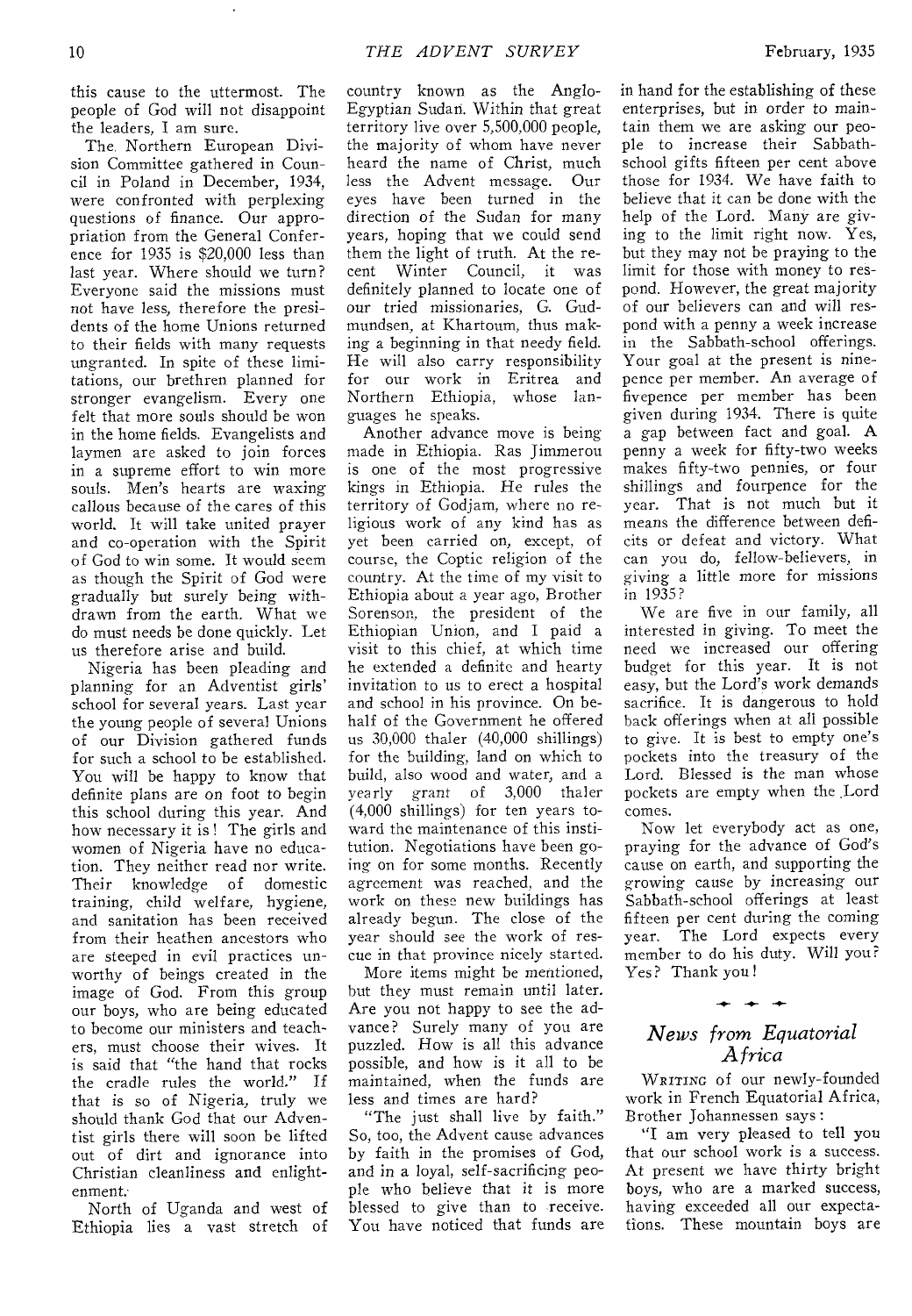really acquiring knowledge at a high speed. We started the school in April, and after just six months they are able to read and write the French language fairly well, considering the short time they have been learning. I am  $\zeta$  most through with the second book of Kings in my Bible classes, and they know pretty well what it is all about. Four of our older boys are already paying tithe. You will understand how cheering this is to us. Undoubtedly, our future work lies in the school."

Brother Bergstrom, superintendent of the Dogba Mission, writing of this phase of the work, says :

"The natives are not **as** afraid now to let the boys come to the school as in the beginning of this year when we began the school. There are a lot of children in the pagan villages, and I believe when the natives become better acquainted with the school, it will not be difficult to get boys. . . . **I**  believe the school work is going to be the channel through which **the**  message will be proclaimed to the heathen here. We have worked hard to get a firmer hold on the older people, but it is very difficult as they are addicted to alcohol, tobacco, and polygamy. But these are conditions that probably had to be met with at the beginning of our work in other places, and we don't doubt but that in the future we shall see many of them turn to the Lord."

## *In the World Field*

*IT* is interesting to know that the latest statistics to hand show that our work is now conducted in 295 countries and islands by 22,254 evangelistic and institutional workers (an increase of 1,539 during 1933), who are using in their work 504 languages and dialects. The increase in languages during the past seven years is 248, or one new language added on an average of every ten days. This is an increase of twenty countries and islands in which we began work during 1933, and of 19 new languages in which labourers are conducting work. During 1933 the number added to our church membership by baptism was 37,824 and

3,128 on profession of faith, making a total of 40,952 new members received during the year.

The membership of the 7,640 churches of the denomination throughout the world, December 31, 1933, was 384,151. This is a gain of **98,858** during the past **five**  years or a net **gain** of 19,771 **annually.** The **net gain** during 1933 was 22,050.

### *Was It a Fair Test?*

**-4.-** *-I.-* 

THERE was a vacancy in the departmental **staff of a** certain conference, **and a small** group of men were **considering** who should be **appointed to fill it.** The field **was thoroughly canvassed. Various names were discussed** and **rejected. Two men stood** out from the others **as possessing** qualities that enabled them **to fill** the **position successfully.** The candidates **seemed almost** equally desirable, **and** it was hard to tell which of **them should**  be chosen. Then someone suggested that the records of the **Home**  Study Institute be consulted to see how these men stood in relation to that phase of the work. The records were consulted, a n d showed that both men had enrolled as students. One had completed a course, and was successfully carrying on with a second. The other candidate had enrolled for a course but had done nothing with it. The brethren chose the man who was making a success of the correspondence work.

**Was it a** fair test? The reader **may answer** the question. We **never know** when our measure **is being** taken. It was to the credit of both these men that they had thought it worth while to enrol for correspondence work. Some of those whose names were considered and rejected, probably had not enrolled at all. It is very much to the credit of a busy man to complete a correspondence course. It shows him to have acquired the art of spending his spare minutes wisely, and furthermore, of carrying on his work in such a way that he has some spare time that he can invest in study.

Adult education is more and more coming to the front as a means of keeping wide awake mentally. The Home Study Insti-

tute is ready to minister to the needs of all forward-looking workers who desire to pursue **studies**  in a large variety of subjects. **Our catalogue is** yours for the asking. The **evenings** are long, and most of us **have** opportunity **to** do some **studying** if we **plan** our work **wisely.** Many **have** been thinking **of taking work with** us. Decide now at least **to get** the necessary information. **We** offer a wide range of **courses** suited to busy workers in **our cause.** For further information write :

M. E. OLSEN, *Home Study institute, Takoma Park, Washington, D.C.* 

### $\Rightarrow$ *Progress in Ethiopia*

DR. NICOLA writes from the hospital at Addis Abeba, Ethiopia, **passing on** the following encouraging **word :** 

**"This** month has been our best, **as has** each succeeding month **since we** came. But this has been a **real banner** month as we have broken several records. **We have**  had the most patients at any one time, namely, thirty-eight in one day. Then we have seen the most patients in the office in any one day—fifty-six, and we have taken in the most in one day—seven. We have done more surgery this month than any previous. And last, we have had a super month in cash intake. All must admit that the Lord has showered blessings upon us here, and it goes to show that with the Lord behind a thing there is no limit.

"From the best reports we are able to get, the other hospitals in town are running low. Without blessings from above it could never be done, especially when we are the only hospital in town that is not properly equipped. But we are striving to give the people the personal service they want. We have had several from Djibouti and a couple from Aden, both Arabs and Indians, and they tell us that this is the hospital talked of when one gets sick there. We have **a family of** four from Djibouti in the hospital now.

"The **king** was here yesterday, calling on a couple of patients who are connected with the palace."